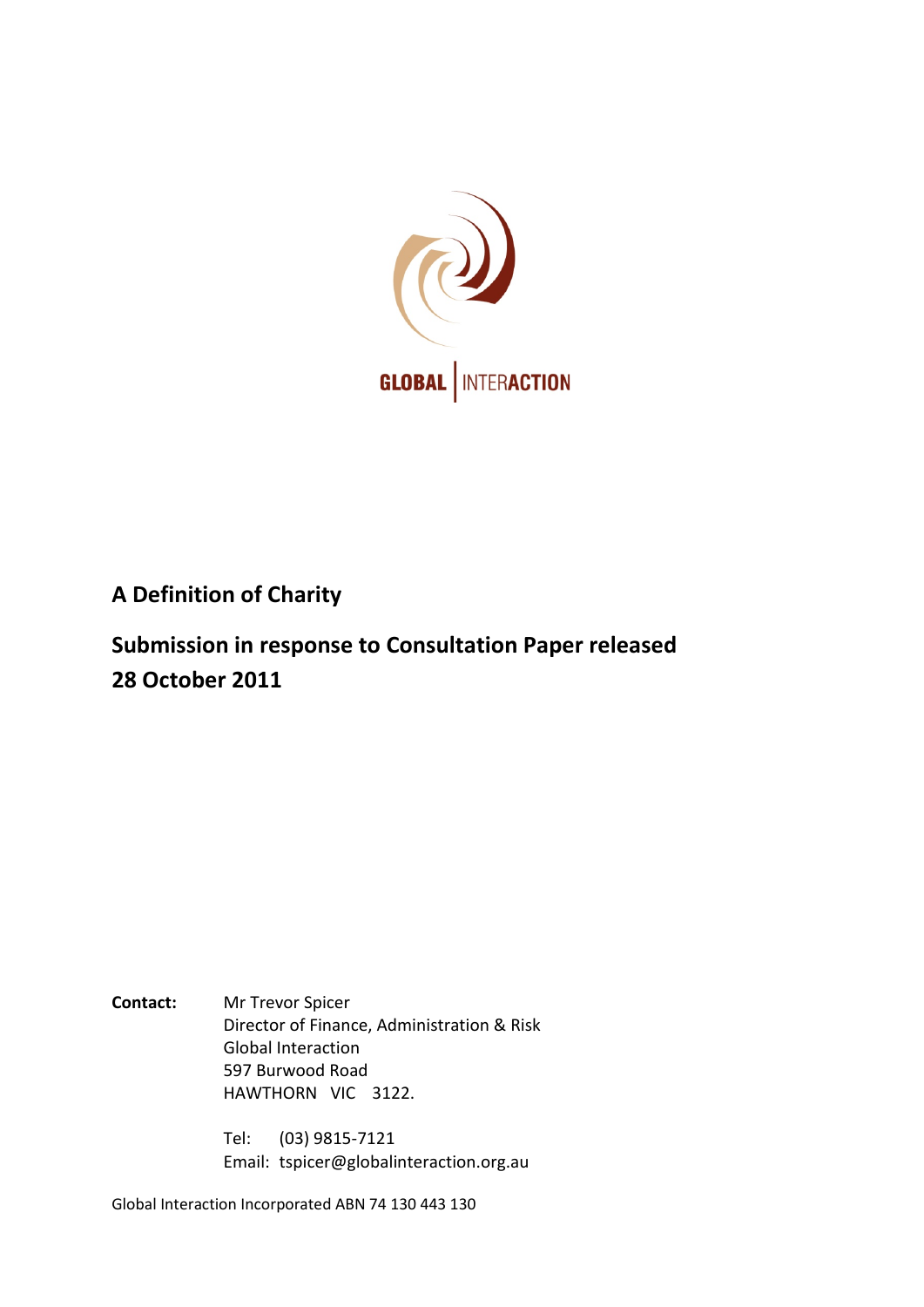## **A Definition of Charity**

This submission is in response to the Consultation Paper released by the Assistant Treasurer on 28th October 2011 titled "A Definition of Charity".

Global Interaction is incorporated under the South Australian Associations Incorporation Act 1985.

While Global Interaction commends the Government in seeking to clarify the definition of 'charity' we are concerned that if the proposals contained in the consultation papers proceed they may in fact reduce clarity, could disadvantage mission and other religious organisations compared to other charities and will likely result in significant compliance costs across the charitable and religious sector within Australia.

#### **Who we are**

Global Interaction is the cross-cultural mission organisation affiliated with Baptist churches in Australia. In various forms and with several name changes through the years the organisation has been operating continuously since the early 1880's.

Global Interaction is incorporated under the South Australian Associations Incorporation Act 1985. The Board of Global Interaction oversees its governance and is made up of representatives from all states together with board members with particular skills.

#### **What we do**

Currently, Global Interaction has approximately 100 staff working in cross-cultural settings in thirteen different countries around the world. There are a further 35 staff in training to work cross-culturally and a support network of thirty five staff employed throughout Australia to provide training, staff development and care, administration support and strategic direction to the organisation.

Global Interaction's staff working in other cultures are involved in working amongst the most disadvantaged people in the world through many different ventures, including:

- Medical work
- HIV prevention training
- Mother and child nutrition training
- Literacy training
- Community support
- Community Leadership development
- Mediation and reconciliation training
- Rehabilitation
- Physiotherapy & Occupational therapy training
- Leadership training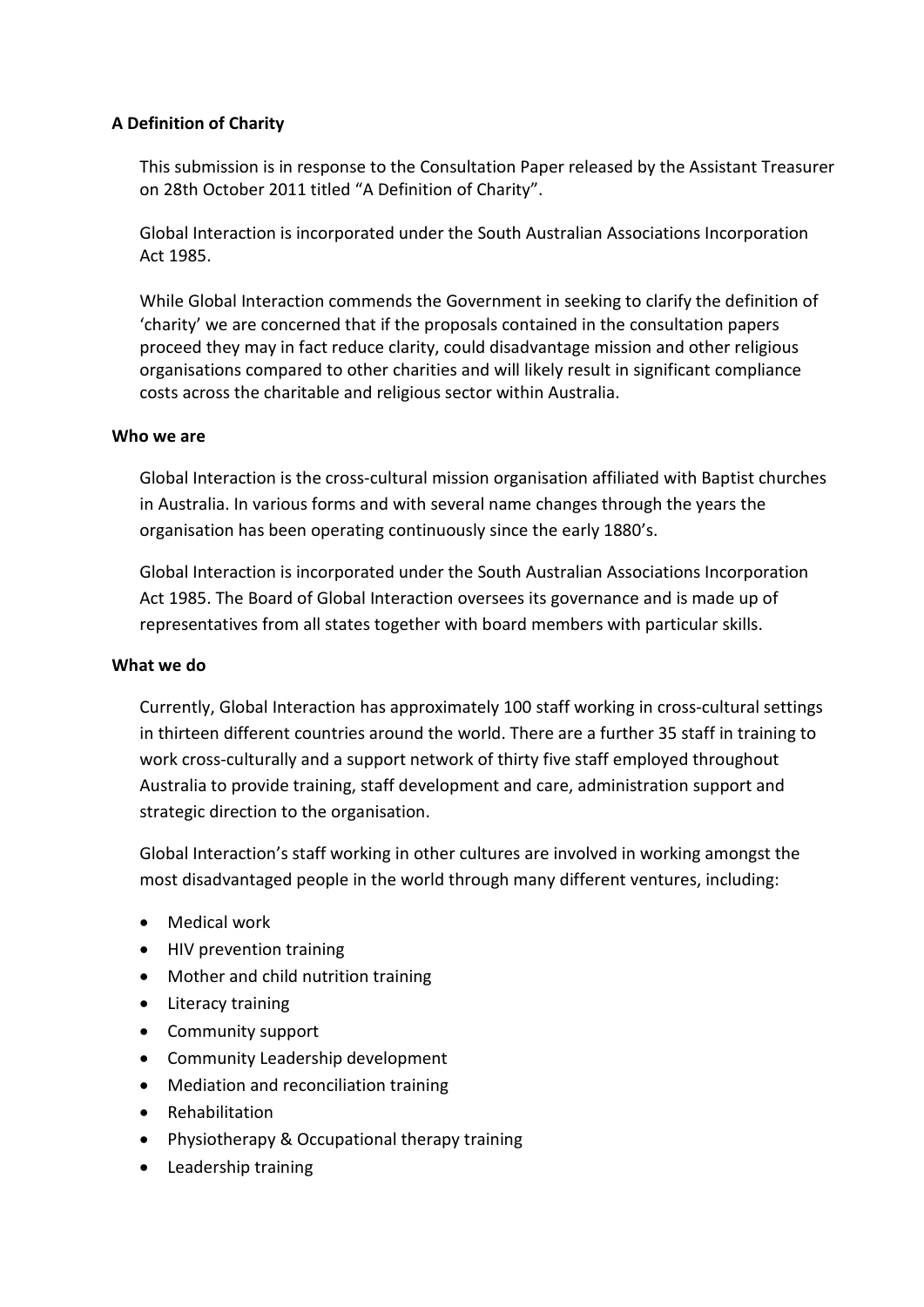In the course of any week it would be usual for these staff to work with in excess of 1,500 people in providing this training and development. In the case of one country in which operates, Global Interaction staff are some of the few foreign trained staff in that country in their particular field of expertise.

In our view the proposed legislative changes would be significantly detrimental to the organisation, to the ability of staff to continue to work in these cross-cultural settings and would significantly impact those communities overseas where Global Interaction staff work to enhance life, health and spiritual welfare. This is due to what we believe would inevitably be significantly increased costs in the area of compliance.

## **General Comments on the Consultation Paper**

The concerns of Global Interaction to matters raised in the consultation paper relate to the following issues:

- The proposed standardisation of the definition of 'not-for-profit' in the 'In Australia' special conditions,
- The replacement of 'dominant' with 'exclusive' in relation to charitable purposes and activities,
- The removal of the presumption of public benefit for religious organisations,
- Lack of clarity in the administration by the ACNC of the public benefit test,
- Lack of clarity in transitional arrangements and requirements for existing charities.

# **Definition of not-for-profit**

In section 2.1.1, the Consultation Paper, *A Definition of Charity* states

"Under the common law meaning of charity, a charity must be a not-for-profit entity"

According to our reading of the consultation paper there is no proposed change to this assertion.

However, the consultation paper, specifically in paragraph 50 states

*"The Statutory definition of charity will use the same meaning of not-for-profit as developed by this separate consultation process. The not-for-profit definition applies to all NFP's not just charities and is therefore being considered as part of a broader consultation process.*

Given that this process of consultation is continuing and no further Exposure Draft has been released since the 'In Australia' Exposure Draft of 4 July 2011, it is difficult for Global Interaction to do other than re-iterate our comments regarding the proposed definition of not-for-profit contained in that exposure draft, namely: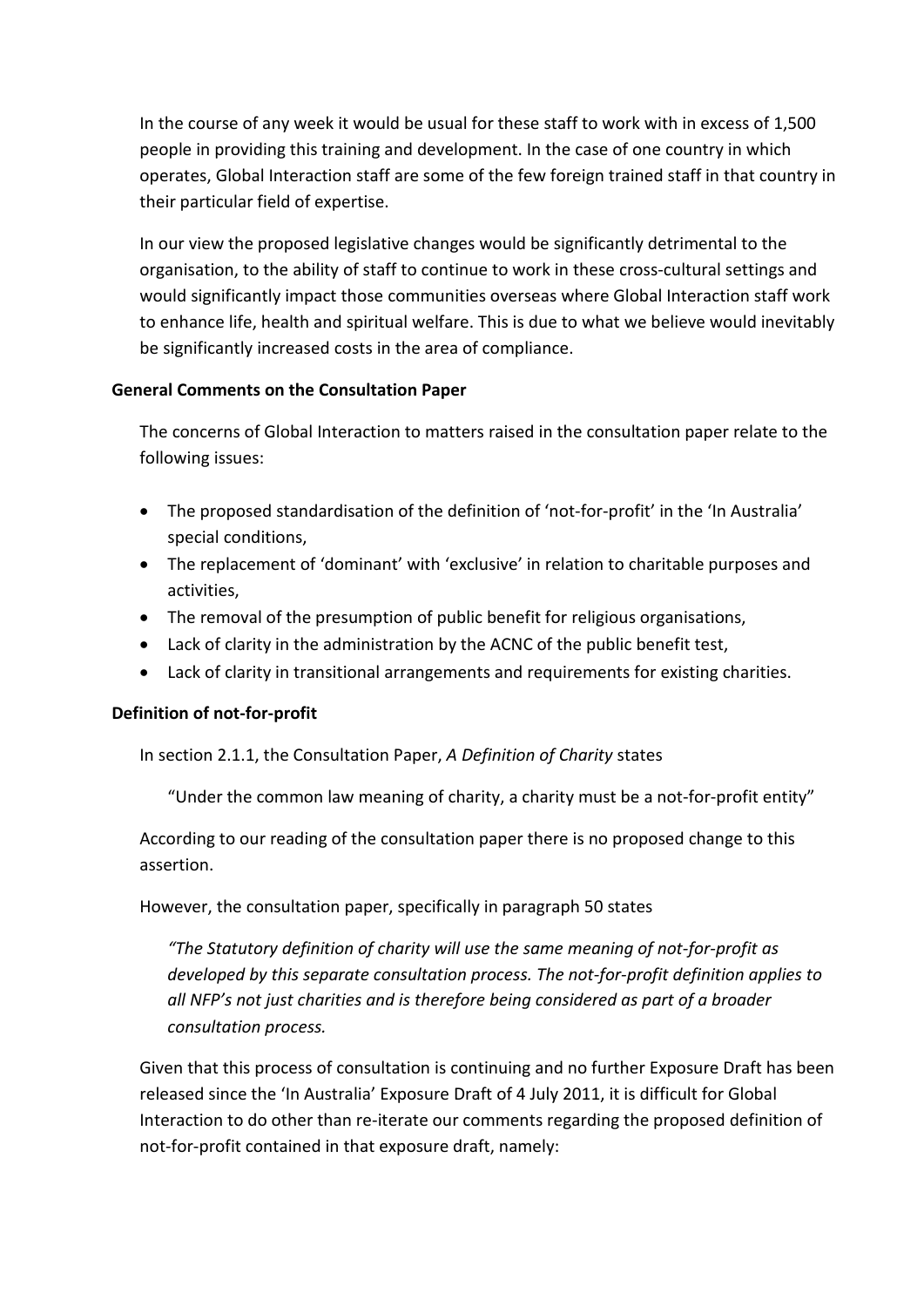In the context of the many reviews and inquiries into the Charitable sector the definition of non-profit, charitable and not-for-profit has been re-visited a number of times.

The additional clarification contained in subsection 995-1(1) **not-for profit entity** means an entity that: (b) *does not distribute its profits or assets to particular entities, including its owners or members, either while it is operating or upon winding up.*

As with most large charitable movements, the Baptist movement in Australia is structure via a number of discrete entities. We are concerned that if this definition was adopted and compliance was a condition of endorsement, Baptist entities, including Global Interaction would be prevented from distributing to or receiving from other Baptist entities. Our understanding of the law as it stands allows a charity to distribute to another charity without infringing the requirement to be not-for-profit. This definition, if adopted, would reverse this position.

Further, in our view this sub-clause uses the ambiguous term "particular entities", which is not defined in the statute or common law.

This definition, if adopted, would prevent the distribution of such funds between Global Interaction and other Baptist charitable entities.

#### **Responses to Consultation questions**

#### *Question 1. Dominant or exclusively charitable purpose*

In our view the Charities Bill 2003 section 6 that deals with the issue of *dominant purpose* should be left unchanged. That is a charity should need only to have a dominant purpose that is charitable rather than the purpose(s) be exclusively charitable.

While it is true that paragraph 54 recognises that "*any other purposes, which if viewed in isolation, would not be charitable, could only be incidental or ancillary to the charitable purpose"* it should also be noted that decisions made by the ACNC regarding whether or not activities or purposes are 'ancillary' or 'incidental' will by nature be subjective and could lead either to controversy, appeal or legal challenge.

#### *Question 2. Peak Bodies*

Global Interaction endorses the proposal contained in the consultation paper that the 2003 decision of the NSW Administrative Decisions Tribunal provides clarification of the charitable status of peak bodies provide they "*enhance the long term viability of charitable organisations by providing educational mentoring and support services was itself a charitable institution"*.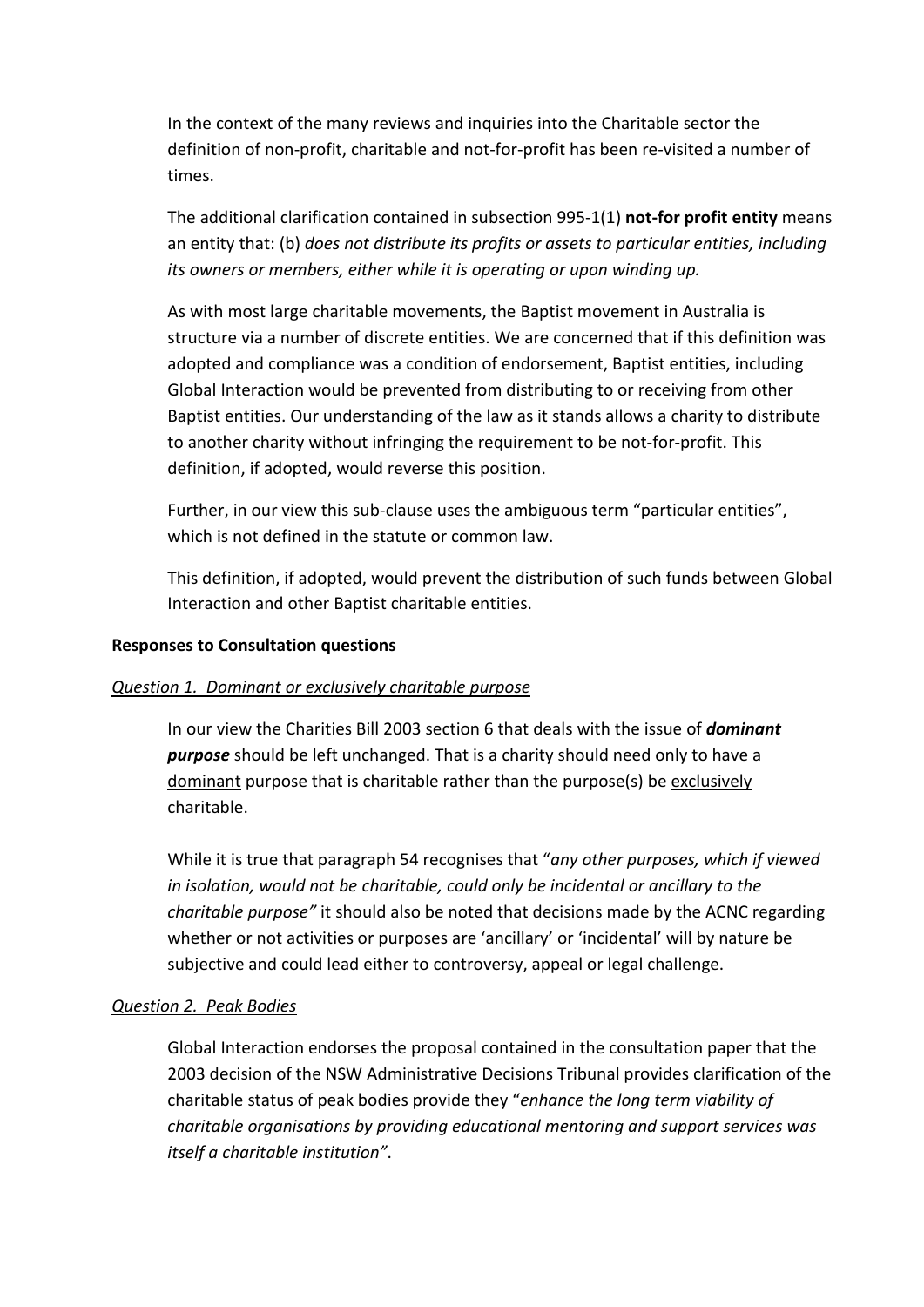## *Question 3. Sufficient section of the general community*

In our view the need for an entity to meet the statutory definition of charity must demonstrate that a purpose is for the benefit of a 'sufficient section of the general community' infers that it will be directed towards a numerically large group of people.

We believe that further clarity is needed regarding this issue particularly for smaller religious groups that, whilst their services are all provided for the general public, can also be seen by some as not providing these services for the public benefit.

Global interaction operates within Australia in several remote indigenous communities where the total population is small.

Again, in our view, decisions made regarding this issue will be subjective and open to appeal or controversy.

## *Question 4. Family Ties*

Global Interaction believes the Charities Bill 2003 should be clarified in this respect to definitely allow beneficiaries with family ties to be able to receive benefits from charities in certain circumstances.

### *Questions 5 & 6. Public Benefit*

Global Interaction agrees that the term 'for the public benefit' needs to be clarified subject to our response regarding the removal of 'presumption of public benefit. We believe that, in this area ruling TR 2011/D2 and the final ruling TR 2011/4 provide sufficient certainty. We are concerned however at the proposed exclusion of the presumption of public benefit for the first three heads of charity.

#### *Question 7. Demonstration of public benefit*

We believe there is no case made in the Consultation Paper that the current system to determine 'public benefit' has not operated effectively. Nor is there any detailed and impartial evidence of the overseas examples working well without significant compliance costs to charitable organisations.

There is mention made of the administrative difficulty and the cost to government in regulating and enforcing the law (paragraph 79) however paragraph 83 states "Altering the presumption of public benefit may not increase compliance costs for most charities".

In our view there would likely be significant costs, particularly to religious organisations, where the demonstration of public benefit is not currently essential given the presumption of public benefit in the advancement of religion.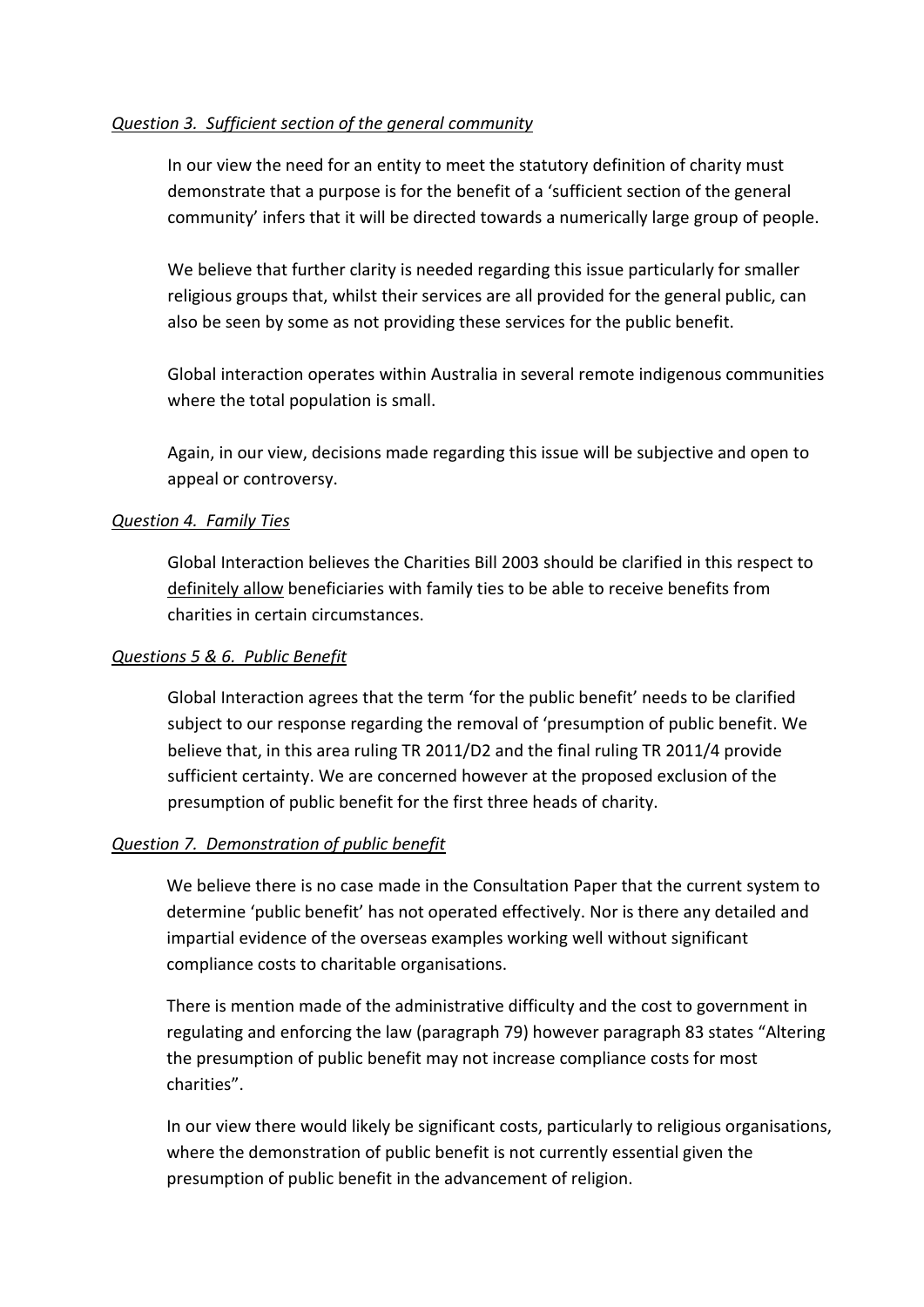The demonstration of public benefit is again an exceedingly subjective determination and one which, in our view, could lead the ACNC into significant conflict with the sector.

If there are concerns regarding 'renegade' charities, we believe that resourcing the investigation and prosecution of these instances would be preferable than assuming 'mischief' on the part of all religious charities.

### *Question 8. Role of the ACNC*

In our view the ACNC should provide clear guidance regarding the criteria used to determine 'public benefit'. This will reduce ambiguity, conflict and the likelihood of appeals.

The information provided in England and Wales is relatively clear but would, as noted in the paper, require modification for Australian circumstances.

## *Question 9. Removal of presumption of benefit*

Global Interaction are concerned that the 'community concern' noted in paragraph 89 in respect of the 2010 Senate Inquiry 'about the activities of some religious groups' seems to be driving this change to remove the presumption of public benefit.

We recommend that if this is a concern for the Government, the appropriate response is to use the existing criminal laws or make changes to such laws to deter and penalise criminal behaviour.

In our view, the concerns raised by several religious entities regarding significantly increased administrative costs that would be incurred are correct. This would particularly be the case if each of the 1,000 local Baptist congregations and other Baptist entities in Australia had to demonstrate public benefit individually.

Should the presumption of public benefit be overturned, peak bodies such as Global Interaction should be able to able to play a role in individual congregations or entities meeting the public benefit test.

We are not comforted by the suggestion that the overturning of the presumption of public benefit for the advancement of religion has not resulted in 'any particular difficulties for most religions'. There is no data or evidence included in the consultation paper to support this proposition.

#### *Question 11. Role of activities*

As with our response to consultation question 1, we believe that the definition for activities should refer only to the 'dominant purpose'. In our view this will provide more certainty regarding the role of activities of a charity and whether they are provided in the furtherance of this 'dominant purpose'.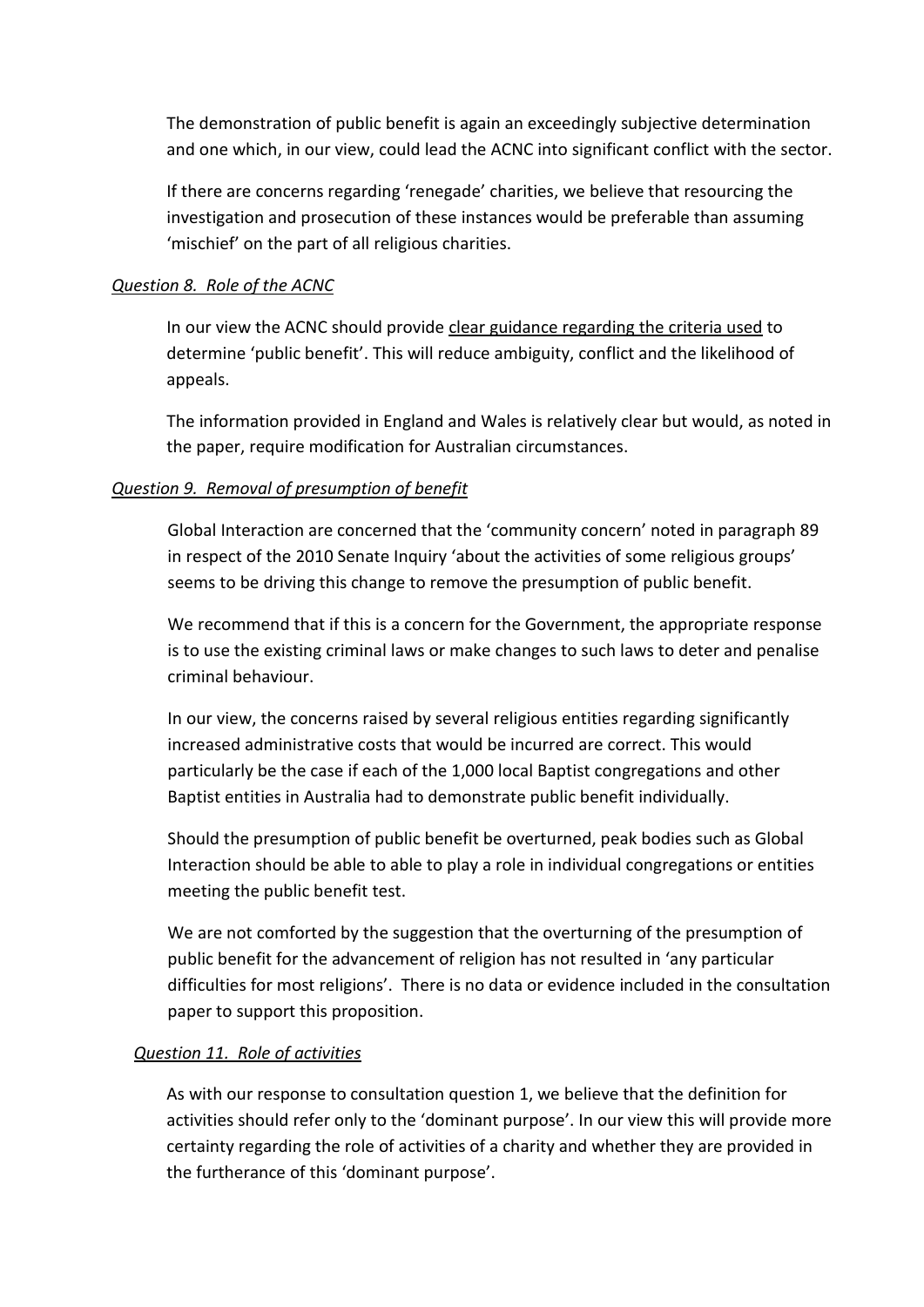# *Questions 12 & 13. Political Advocacy and political activity*

In our view the area of government regulation of political activities is a vexed issue for government. If there is over-regulation, government is seen as a quasi 'censor' of what commentary may be made by organisations, often representing the most vulnerable in our society or the views of their members on the role of government and on social policy.

We support the England, Wales and Scotland treatment of advocacy as noted in Appendix B to the Consultation paper.

## *Question 16. List of Charitable purposes*

In our view the lists of charitable purposes contained in the Charities Bill 2003 and the Extension of Charitable Purposes Act 2004 are appropriate lists of charitable purposes. In a democratic society like Australia there will most likely always be those advocating for further additions to such a list.

## *Question 18. Harmonisation of Commonwealth, State & Territory laws*

Global Interaction believes that the longer-term goal of harmonising a definition of charity across various levels of government is laudable but that it should not restrain or further delay the various reviews and potential changes in the not-for-profit and charitable sector. We believe that to try harmonise all areas noted in paragraph 138 of the Consultation paper at this time will inevitably impact financially on charities or in terms of service delivery to the vulnerable amongst whom so many charities work.

# *Question 20. Transitional issues*

Global Interaction believes that the transitional issues surrounding the implementation of a statutory definition of charity as noted in the consultation paper are too vague and ill-defined.

In a sector that is only now growing accustomed to dealing with government and regulations we believe there needs to be significant guidance provided by the ACNC to charities during a transitional period so that every opportunity is given for bona-fide charities to comply with the requirements for registration as a charity. As such we believe that formal reviews of charities to determine endorsement should not begin until at least 1 July 2014.

#### **Conclusion**

While Global Interaction commend the Government in seeking to clarify the definition of 'charity' we are concerned that if the proposals contained in the consultation papers proceed they may in fact reduce clarity, could disadvantage religious organisations compared to other charities and will likely result in significant compliance costs across the religious sector within Australia.